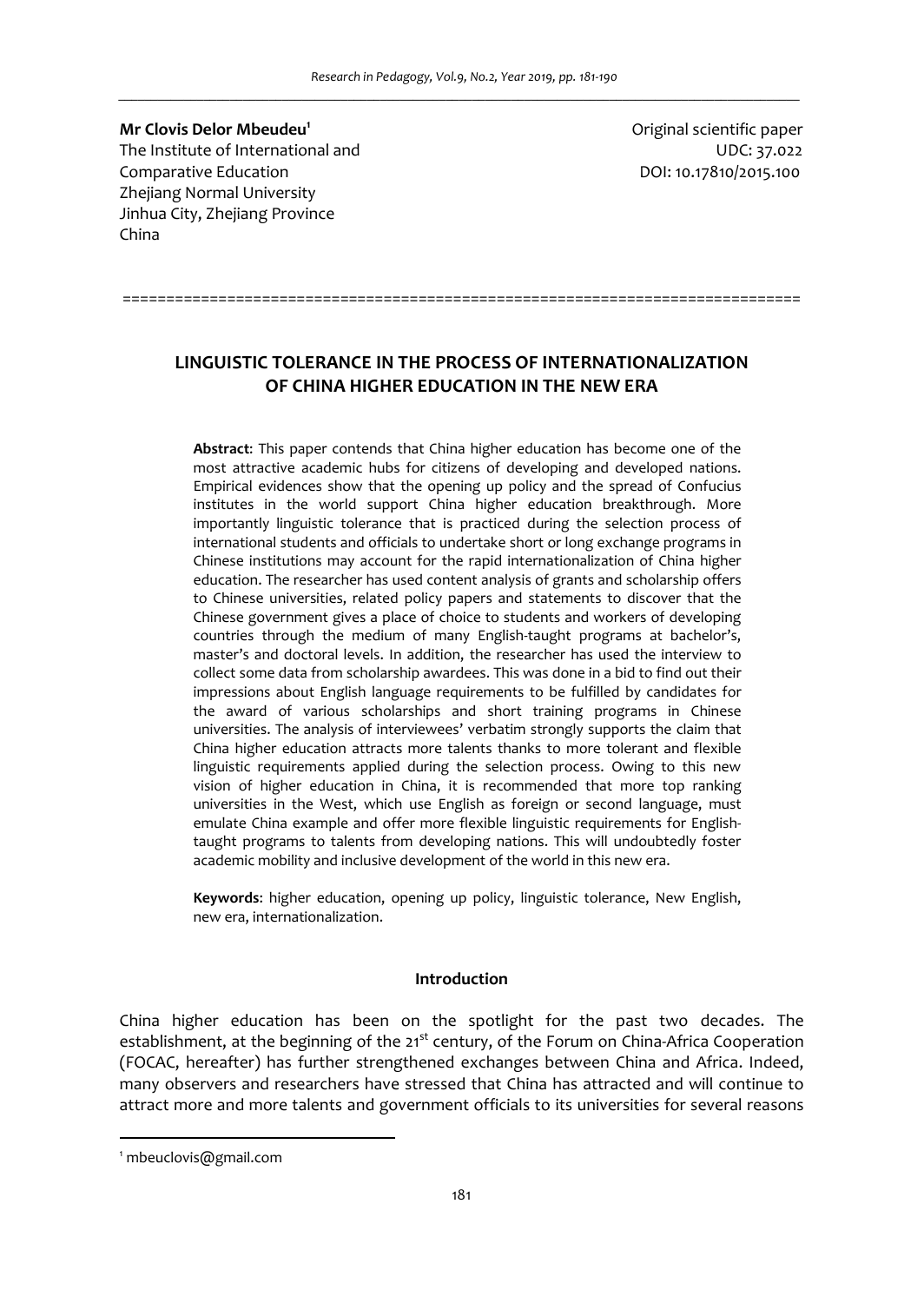(MOFCOM, 2018). Some of these reasons include the economic might of China, its technological and infrastructural advancements and its opening up policy. The latter is so dear to president Xi who is following Deng Xiaoping's vision of a new China with a shared future for mankind. Another reason that has also been traced in the literature is the spread of the cultural and ideological stance of China through the rapid expansion of Confucius centers across the globe not forgetting the quality of education provided across China educational system (OECD, 2010). The last reason that tends to be neglected and which is believed to have attracted more talents to Chinese universities is the language policy that is applied by China during the selection of talents to come study in China. Through students' mobility, the internationalization of higher education has grown from leaps to bound and the number of students abroad "has been multiplied by a factor of 4 between 1975 and 2008" (Beine, Noel, & Ragot, 2014). These international students do not only apply for programs offered in universities in the US, the UK, Germany, France, but also in some developing countries like Cuba, India, South Africa, and China. The literature underlines that there is a growing number of students who enroll in Chinese universities for different programs (Bodomo, 2014). Alongside Chinese-taught programs, Chinese universities have recently embarked on offering more and more English-taught programs for developing and developed countries. Some of the programs are directed to students and workers of African countries which share relation ties with China. The award of entry into Chinese universities is unique in its kind in the world: selection criteria are more inclusive than selective and the key point is at the level of the language of instruction for the program that is offered. The objective of this paper is to critically assess language requirements policy during the selection process into Chinese universities. Specifically, the paper focuses on linguistic tolerance which is the biggest stance upon which Chinese internationalization of higher education is couched. In a bid to achieve the purpose of this paper, the following parts will be reviewed. First, the researcher focuses on an overview of Chinese universities. Then he moves to the language requirements policy in China higher education, the selection criteria as concerns language of instruction. The researcher will later focus on the analysis of some documents and verbatim in order to see how China unique experience can inspire other universities in the world to design more flexible language requirements during the selection process to foster academic mobility and inclusive development of the world in this new era.

# **Overview of Chinese universities and programs offered**

Many provincial-level universities and national key universities in China offer various long and short-term programs to students and government officials across the world and specifically from developing countries. During their academic stay in Chinese institutions of higher learning, selected candidates acquire information, knowledge, skills, and expertise from lecturers and classmates. Selected candidates from developing countries, in turn, will share and exchange their ideas, knowledge, skills, and experiences with them (Gonondo, 2017). To effectively carry out various programs in Chinese universities, different state organs have put in place a series of enabling factors, which facilitate the running of different programs offered. In this connection, Chinese universities offer a wide range of programs with two medium of expression. Indeed, students and officials from developing countries can apply for English-taught or Chinese-taught programs. During the fifth FOCAC, some African states and China committed themselves to collaborate in a new partnership based on knowledge sharing and ideas exchange. Such initiatives are being realized through the "transfer of advanced and applicable technologies", the sharing of "experience in the development of science parks", and the conduct of "joint research programs" (FOCAC, 2012). Interestingly, it is laudable to see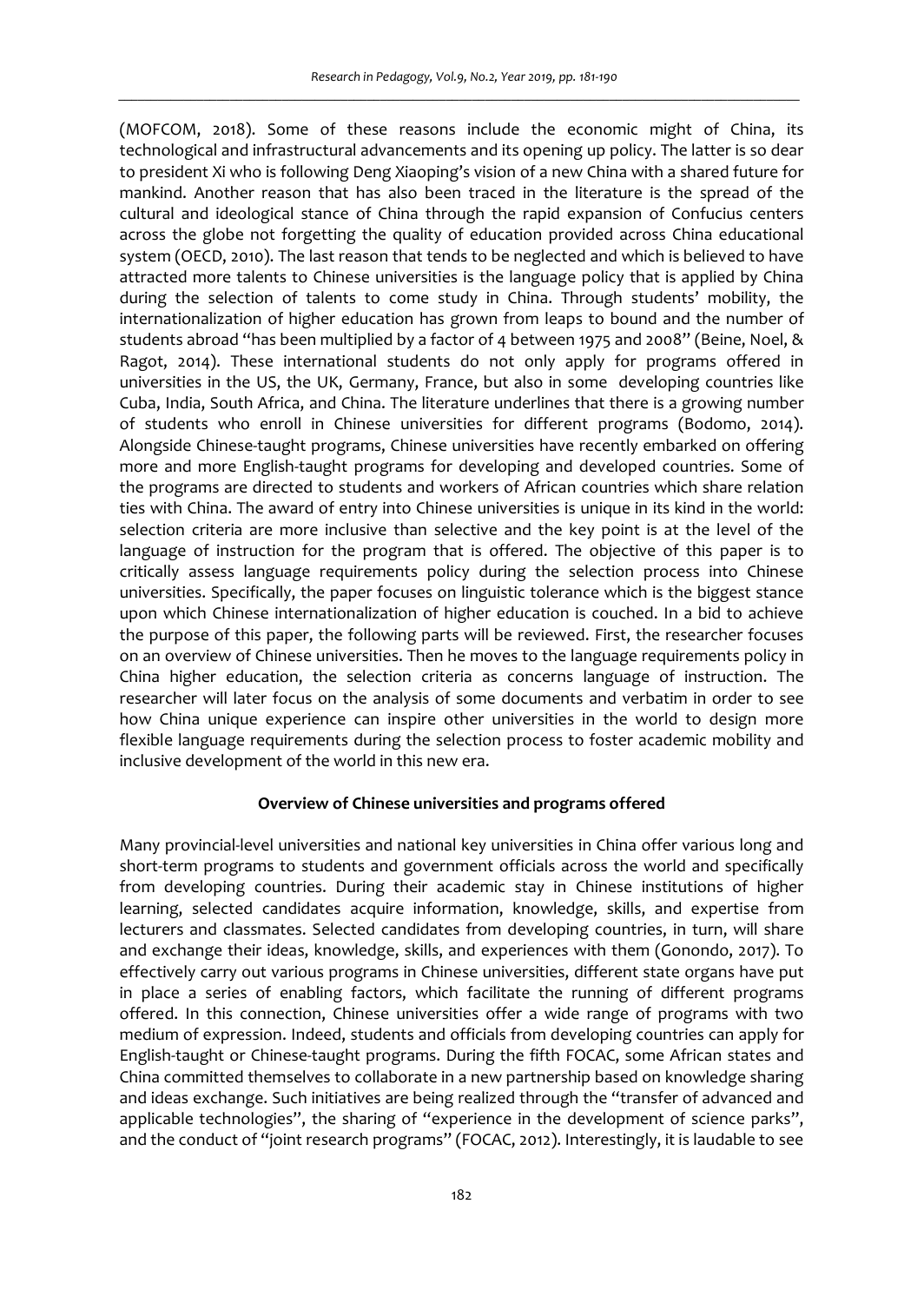that the programs which are offered in universities that host international students range from teaching Chinese to speakers of other languages, business Chinese, Chinese Law, International Relations, Preschool Education, Studies of Higher Education, Comparative Education without forgetting innovative programs in computer engineering, medicine, civil engineering and others (MOFCOM, 2018). These programs offer 4-year bachelor programs and graduate school programs in each of the chosen domains. Apart from these academic programs for international students, it is worth mentioning Sino-African teacher education cooperation, which consists of short-term training course programs for African teachers. Such programs are offered in Chinese universities and facilitated by the Ministry of Commerce (MOFCOM), and the UNESCO-China Funds-in-Trust Project (CFIT). Theses exchange programs; it should be pointed out, are implemented within the framework of Belt and Road Initiative and aim to promote the people-to-people and cultural exchanges. The literature offers some insights on the ever-increasing number of international students in Chinese province level and national key universities. According to the Ministry of Commerce PRC, starting from 2008 a number of 1,695 students from developing countries attended programs under the Chinese government scholarship scheme. Out of this number of international students, 835 of them have graduated with master degrees. Many observers have often questioned the result of this increase. While some say that the government is trying to translate its opening up policy and various FOCAC resolutions into action, others think China's selection process into its universities, for the time being, remains one of the most flexible about English language proficiency requirements. Though the call for 2017-2019 applications into the Master on comparative education at Zhejiang Normal University (ZJNU, hereafter) requires applicants to provide a Test of English as Foreign Language (TOEFL) or International English Language Testing System certificate (IELTS), the author observed that an overwhelming majority of scholarship awardees were selected for the program without showing any proof of their language proficiency test as required (for more on this, see MOFCOM, 2018). Far beyond this, he has realized that more talents are attracted to Chinese universities thanks to the linguistic policy behind China's selection process into universities, which is, in his opinion way too flexible and tolerant. From this observation, the following query can be put forward: How may the linguistic tolerance practiced by Chinese universities account for the ever-increasing number of international students in universities across mainland China?

# **The language policy in China higher education**

The language of instruction in an institution of higher learning is a pre requisite for a successful selection process that is inclusive and promising for international students who do not always share the same language of instruction back home. This is also true of an inclusive selection process and the cement of an effective internationalization of higher education in the world in a bid to ensure students'' mobility and give the possibility to talents to freely move abroad and follow programs in English without necessarily having good grades in language proficiency tests. In an attempt to accompany the vision of inclusive development by President Xi, Chinese university authorities take language issues seriously when it comes to admitting international students; especially from developing countries. In an attempt to grasp the Chinese language policy at higher education, it is important to consider the national language policy put in place by the central government.

China's multiethnic characteristic has prompted the central government to be so cautious when it comes to choosing a language that will act as a unifying factor for all Chinese citizens including minority groups. Despite the fact that English has been threatening Mandarin in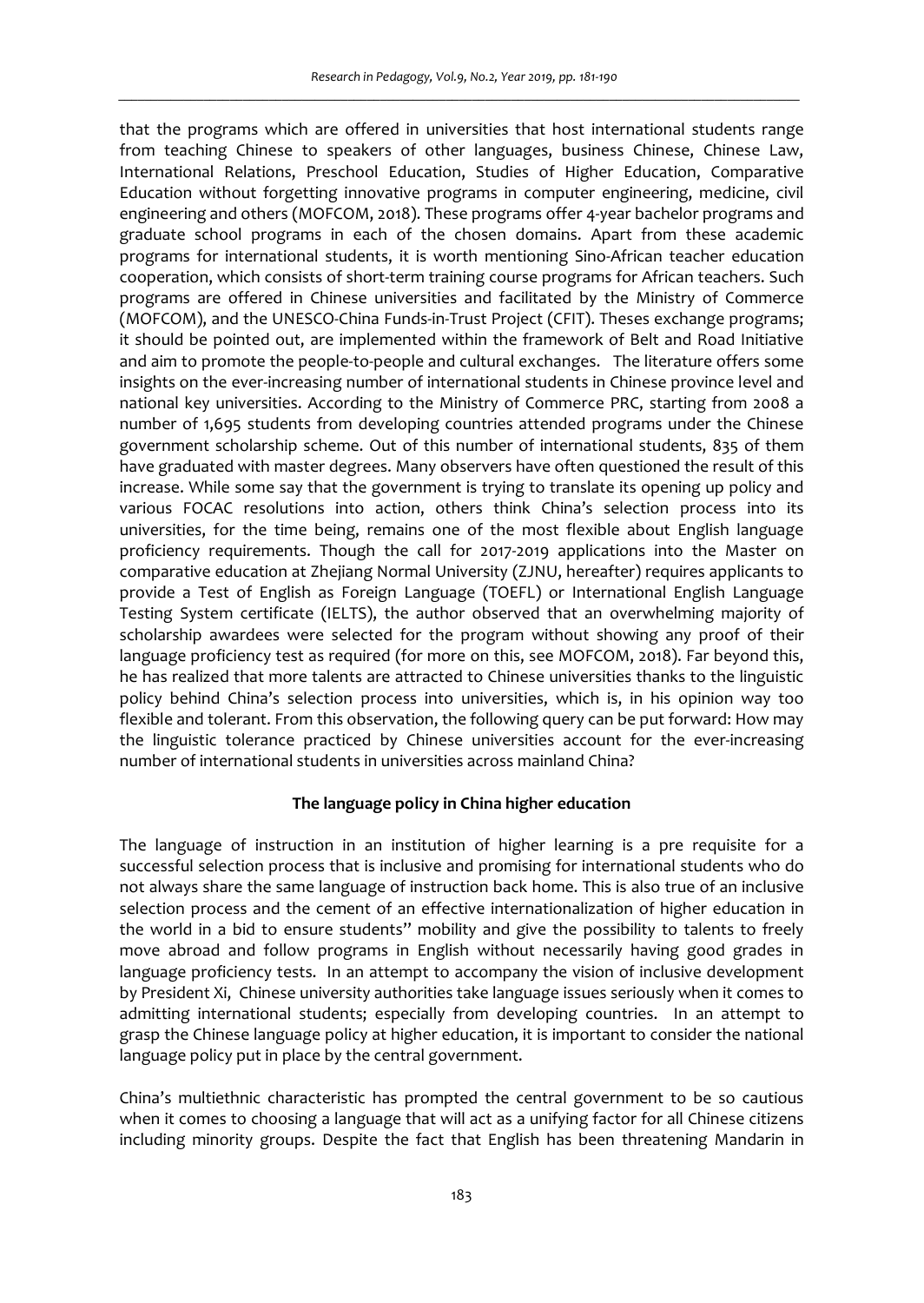China, the latter remains the only official language across mainland China. This can be seen through this extensive excerpt from article 12 of the Education Law of the People's Republic of China:

"The Chinese language, both oral and written, shall be the basic oral and written language for education in schools and other educational institutions. Schools or other educational institutions which mainly consist of students from ethnic minority groups may use in education the language of the respective ethnic community or the native language commonly adopted in that region. Schools and other educational institutions shall in their educational activities popularize the nationally common spoken Chinese and the standard written characters" (Education Law of PRC, 1995).

Despite the strong language policy, which advocates the sole use of the Chinese language for nationals, so many efforts to promote English and many other languages remain a force to reckon with. The results are visible within the Chinese society that is gradually opening up to the diplomatic world. Despite the promotion of so many languages none of them has been awarded the status of official language although the central government, via the Ministry of Education, has set up a strong language teaching policy from pre-primary and primary education to tertiary education. At tertiary level of education, the promotion of foreign languages is translated through the boom of colleges of foreign languages in different universities across mainland China and beyond. The languages promoted at colleges of foreign languages at ZJNU include, French, Japanese, Korean, Spanish, German, Russian, and English to name but these few. Despite the promotion of these languages, none of them has been given the status of an official language despite the opening up policy that is so dear to the Chinese government. The fact that English is not an official language may raise some issues as concerns the Chinese government decision to offer both Chinese and English-taught programs to international students and government officials. China has been hosting and will keep on hosting more and more international students. The latter come from French-speaking nations, Arabic-speaking countries, Spanish and Portuguese-speaking countries that share bilateral relations with the country (Ministry of Education, 2018). Some of these countries may have English as their official language. This notwithstanding, when we look deeply into the linguistic background of such countries they do not always use English as a medium of instruction across the school curriculum but as a subject in some schools either state or private-owned. Because of this, one may have thought that for a student from such countries to study in China, they ought to take language proficiency test in English before being admitted in Chinese universities that offer English-taught programs for international students (see for example the MOFCOM 2017-2019 call for application into the Master on comparative education program). This has not always been the case recently when overseas students apply for English-taught programs. It is in this vein that in this paper the author opines that linguistic tolerance is a key factor during the selection process into Chinese universities. Considering all these facts, how are language issues handled by Chinese universities when they select new international students, visiting scholars, and government officials to come study in China or for exchange programs?

# **The selection criteria as concerns language of instruction**

The Chinese experience has a lot to offer as concerns language policy in Chinese universities that host international students and government officials from different linguistic and cultural backgrounds. Before we delve into the language selection criteria that support admission into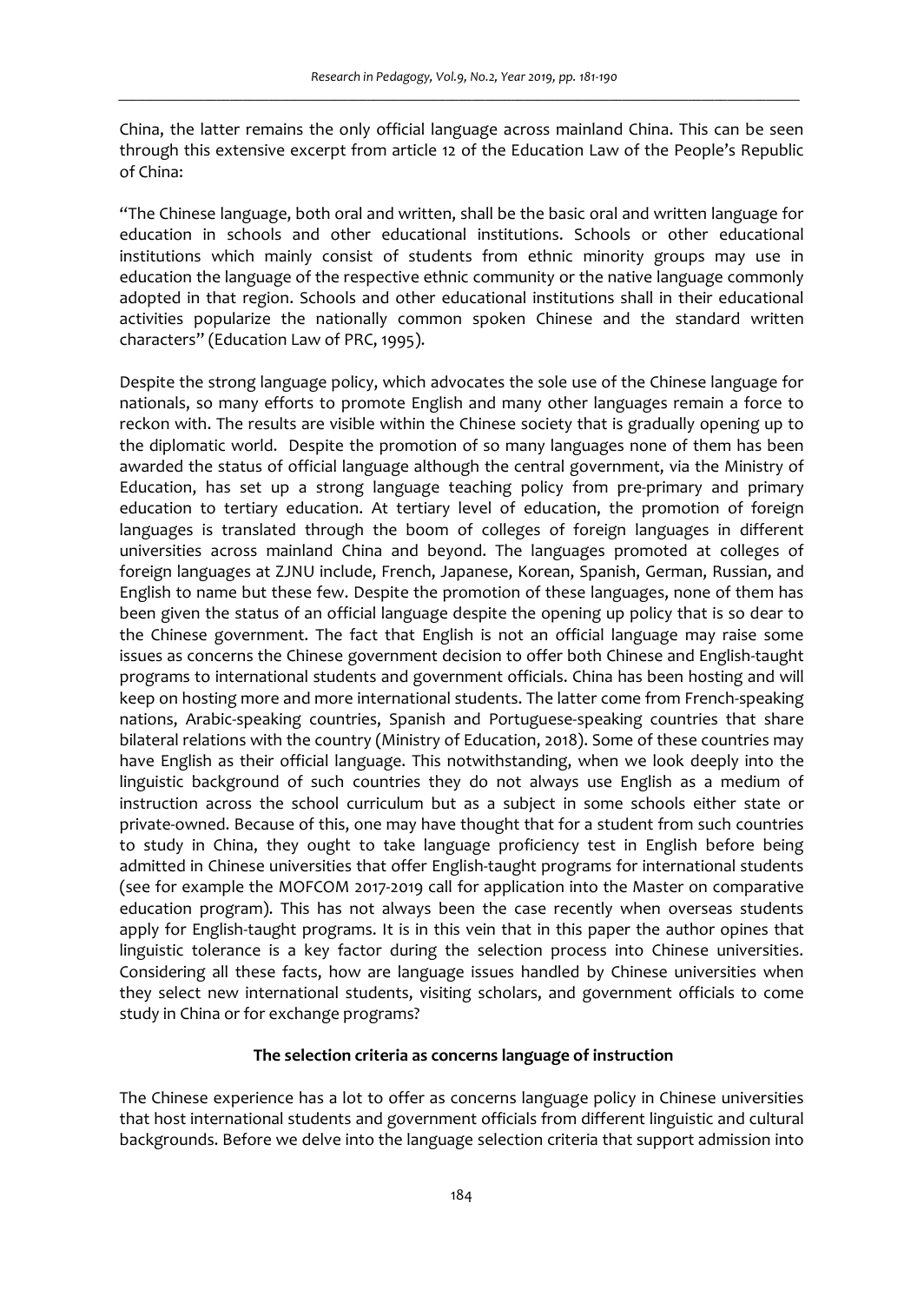Chinese universities it is important to differentiate between the possibilities that are offered to applicants. There are candidates who apply for English-taught programs and those who apply for Chinese-taught programs (MOFCOM, 2017). Prospective candidates can apply for partially supported, fully funded or self-sponsored programs depending on their majors and the programs available in universities that host international students. As concerns the Chinese-taught programs, the language policy is flexible as the applicant is required to show some basic proficiency in Chinese by holding a HSK 2, 3 or 4 obtained in a Confucius institute or center in their country of origin. With this working knowledge, the applicant is accepted for a Chinese-taught program but prior to embarking on this program, he or she must take a oneyear language training during which he or she must repeat and complete an HSK 4 or ideally a level 5 HSK. This opportunity offered to international students is a unique one as most of the applicants would work extremely hard and complete the various HSK levels requested by the scholarship requirements. Through this linguistic flexibility, many international students are now taking courses in teaching Chinese, and in many other fields of studies ranging from mechanical engineering, civil engineering, computer sciences, medicine, and agriculture to name only these few.

Onto the linguistic flexibility as concerns English medium education for international students and government officials from developing and developed countries in some Chinese universities, there is a success story that must be told to the world in a bid to explain the increasing number of international students studying in China. A close look at fully funded, partially funded, and self- sponsored scholarship offers to study in prestigious Chinese universities has it that linguistic tolerance has been guiding the selection process. In fact, most if not all scholarship offers for English-taught programs care less about the presentation of a recognized and standardized language proficiency proof like what is required in other universities in the West and the US. In these western settings where there are native speakers of English as opposed to a country like China or India where New Englishes have prospered with a staggering number of Extended Circle users of English linguistic flexibility is not exercised (Kachru, 1986; Jenkins, 2002). Although a language proficiency proof is required from applicants, there are many international students right now in China whose secondary education or undergraduate education was completed in a national or official language, which is not English. The practice of this linguistic tolerance is the most important criterion that has enabled many talents to register and study in Chinese universities that offer programs in English. This is a good example China is showing the world; the ability to allow more talents to come study in China in a language they may not be so proficient in. Language requirements flexibility during the selection process of international students into Chinese institutions of higher learning may be understood from different perspectives.

First, that Chinese universities apply flexible linguistic requirements for English-taught programs may be regarded as a great move to stress the prestige of Mandarin as the only official language while English remains a language under promotion. From this stance, English in China is like a lingua franca as it serves communication purposes for people who come to China because of the opening up policy. This is because when people meet they need a contact language that is shared by the majority to complete daily transactions and facilitate intelligibility.

Second, since English is not an official language in China the Chinese government has thought it wise not to impose a TOEFL or IELTS certificate on international students who plan to study in China. This decision not to compel students to sit for these standardized English tests is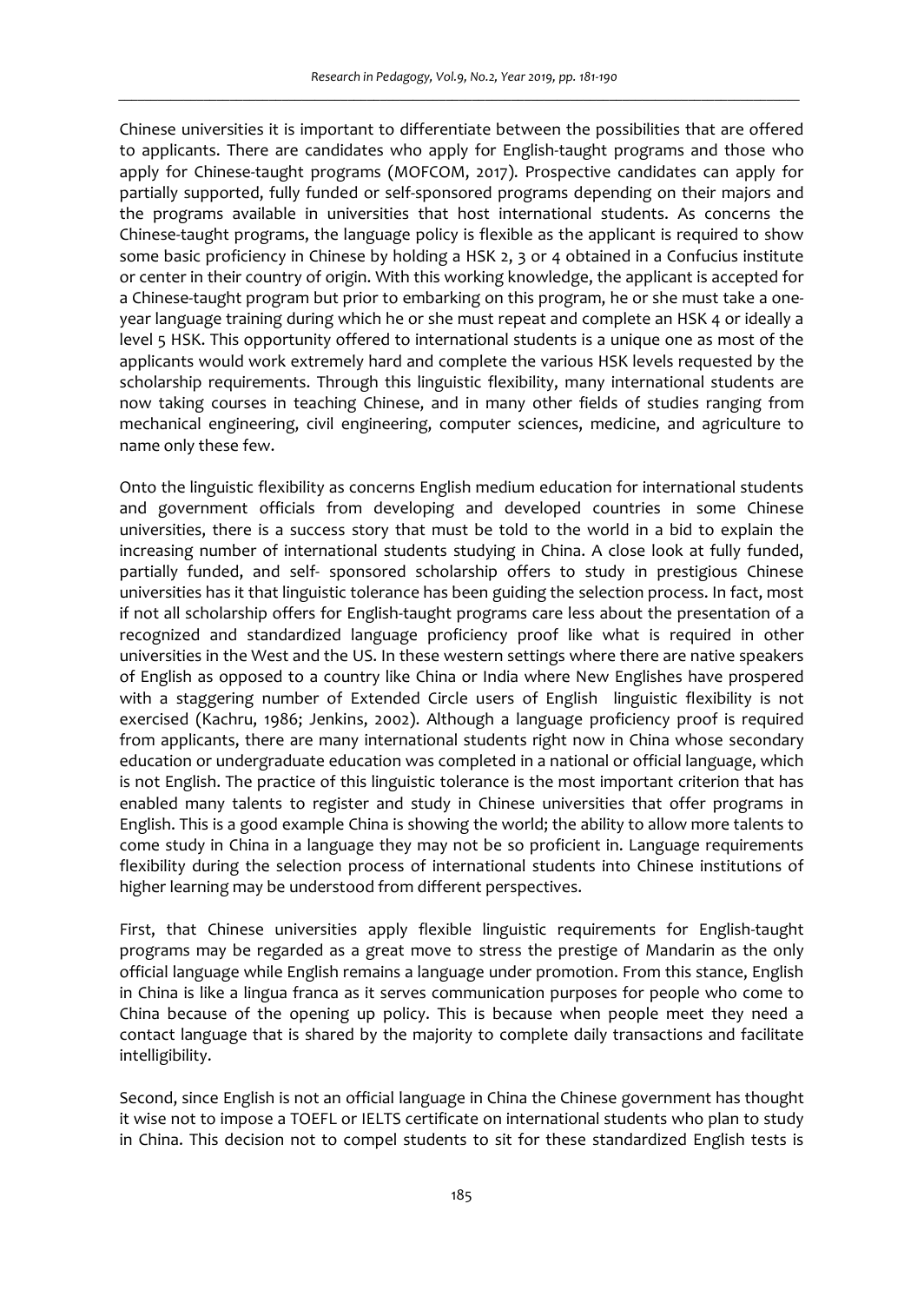simply because if China does so it will be promoting the Anglo Saxon culture through the study of English. It is common knowledge that language is culture and the opening up of China to the world today is translated through some linguistic and cultural imperialism via the establishment of different Confucius institutes and centers. The promotion of Mandarin in various Confucius centers across the globe is a real testimony that China has really embarked on the spread of its language and culture. In this connection, during the selection process to study any English-taught program in Chinese universities it is always recommended to applicants to register in a Confucius institute to learn some basic Chinese.

Third, from an economic point of view if Chinese universities compel students to sit for these English standardized tests, the funds generated will in no way contribute to the Chinese economy but to the countries that own these tests. For instance the fee that is paid for taking HSK comes to boost the Chinese economy but if China requests applicants to sit for IELTS and TOEFL the fees will instead be directed to boost the economy of the UK and the US that hold the exclusive rights of the language proficiency tests.

Onto another point of view, China practices linguistic tolerance because when English is the language of instruction for a program it only serves international students during their academic stay in China. This is because when they return home, they may not use English to share the competences they must have acquired in Chinese universities. It is the case with many students from French-speaking countries in Africa, Spanish-speaking countries in Latin America/Africa, Portuguese-speaking nations where the working language in the administration is not English. In this case it is a wise decision to allow international students, government officials, and visiting scholars from developing countries to study or undertake short-term training in Chinese universities without necessarily showing a good mastery of English language. That way, upon return home the beneficiaries will be able to use their national or official languages other than English to share their Chinese experiences and build their countries as well. Once more this linguistic tolerance is a solid foundation for the internationalization of Chinese higher education and the strengthening of the opening up policy under implementation in China new era.

# **Analyzing the Chinese experience and drawing some benefits for other countries**

Since the opening up of higher education in China to international students and government officials from developing countries, many talents have been attracted to China. Moreover, these talents are given the opportunity to study in China top-ranking provincial or national key institutions of higher learning. The ever-growing number of international students to Chinese universities has called for many waves of criticisms amongst higher education specialists. While some say China internationalization of higher education is to further strengthen its cultural ties with sister nations, others believe that China is set to give a new direction to the internationalization of higher education in the world higher education map (see for instance OECD, 2013; Times World Universities Ranking which places China 3 universities among the world top 50 universities). Still, some critics voice that Chinese internationalization of education is not a model that is worth emulating because the products that are accepted and that study in China are not always the best; they are second or even third-class applicants who must have failed to get admission into European or US-based institutions.

The Chinese experience nowadays stands tall and bold in the midst of the US and the western way of internationalizing higher education. China today more than yesterday is an academic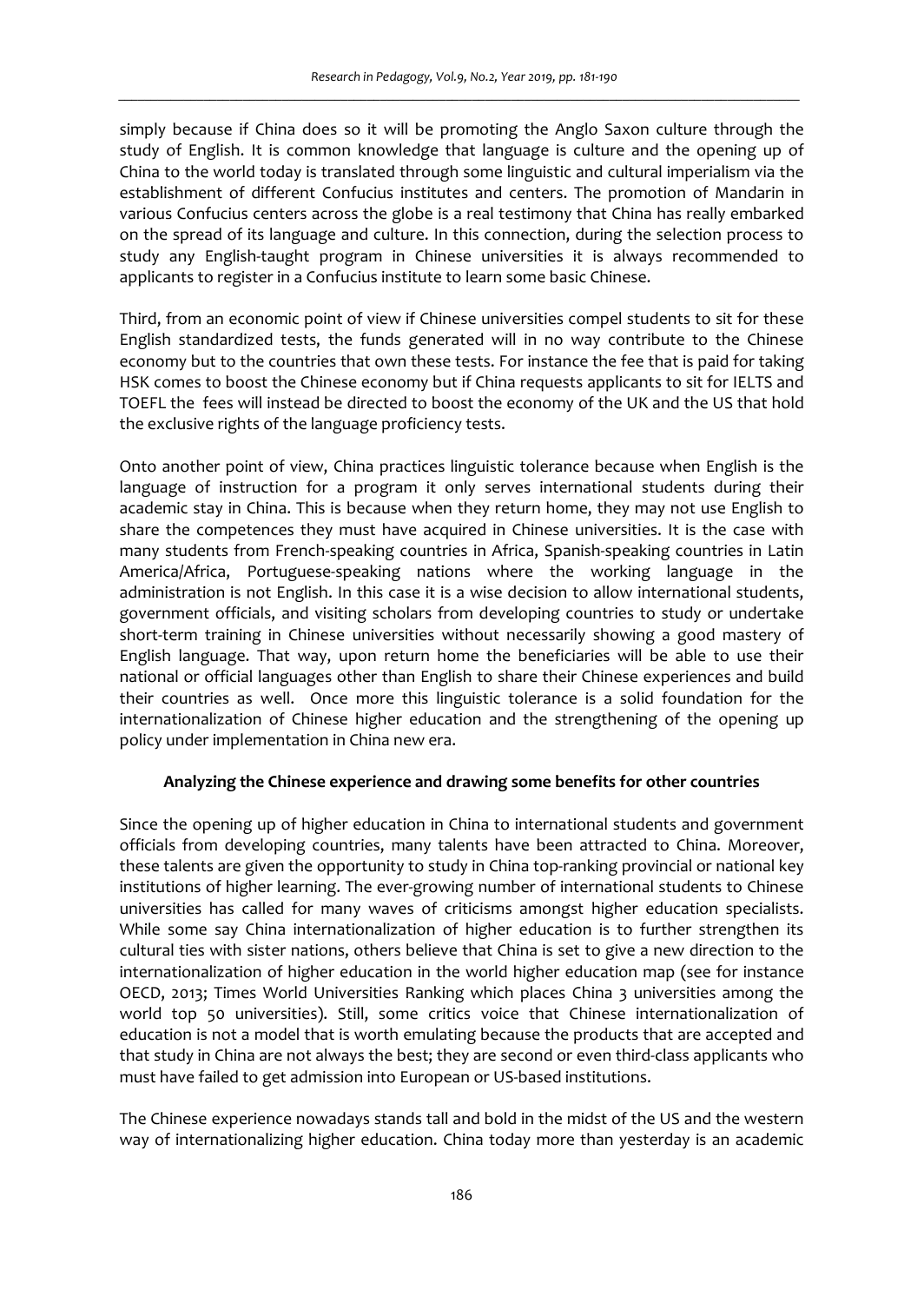destination for most, if not, all developing countries with an ever growing number of young students and workforce. The latter needs training in science, technology, engineering and mathematics so as to foster development in their countries of origin. Also, these developing countries need more trained youths in entrepreneurship, civil engineering, computer engineering, e-commerce, big data management, biomedical sciences, to name but these few (FOCAC, 2018). The wide range of these training opportunities has prompted Chinese authorities to design a win-win internationalization of higher education which is deeply rooted in their long standing tradition of inclusive development of the world translated by a shared future for mankind. This holistic approach to higher education internationalization is based on linguistic tolerance for countries whose language of instruction is not English but whose young citizens need to be well trained to develop their various countries upon return home. This is what has made China a real academic partner for most developing nations. The fact that students can study in Chinese universities without being compelled to take the TOEFL or IELTS standardized tests as it is the case for some countries where English is not a mother tongue is a unique experience for the applicants to be trained in a country that has become a super power. The boom of the Chinese economy directs the new order of the world. When an economy is booming there are many reasons behind it. One of these reasons is definitely the education system from primary to tertiary education. The latter must be highly competitive allying both research and teaching without forgetting lifelong learning and the offer of innovative programs. In a bid to allow other countries that have cooperation ties with China, it was high time the country opened up its higher education and made access criteria more flexible and realistic while keeping in mind the spread of the Chinese dream and the total promotion of Chinese cultural and linguistic values.

Beneficiaries of scholarship programs for master-taught programs in various fields at Chinese universities acknowledge, in their immense majority, the impact of linguistic tolerance they have experienced during their academic stay in the host universities. During my 9-month stay at Zhejiang Normal University, I came across so many talented international students who fall under one of the following categories of scholarship schemes: fully-funded scholarships, government scholarships, provincial scholarships, partially-funded scholarships. During my interactions with these students, a good majority of them first acknowledged that when they were applying for the program they were sure that the language barrier will prevent them from succeeding. The students who applied for English-taught programs and others for Chinese-taught programs experienced some linguistic tolerance, as they were able to manage their training in English when they could not express their ideas in a more acceptable way in Chinese for those who applied for Chinese-taught programs. A case in point is a Cameroonian PhD candidate whose program was in Chinese but who could not manage academic Chinese with ease but during pre-defenses, and even the final defense members of the panels who were all Chinese allowed him to present his work in English. Another illustration is a typical case that I experienced during pre-defenses whereby linguistic tolerance of various lecturers gave the opportunity to many international students from countries like Laos, India, Guinea Bissau and Sri Lanka to present their work in rather simple, yet intelligible English. Through these examples, China has opened a new highway for the internationalization of education. This new highway, I think, is the new order of reshaping the future of the internationalization of higher education. Indeed, there are many lessons that can be drawn from these cases that do not remain isolated to Zhejiang Normal University.

First, the lesson China is teaching the world today is that no matter where a talent comes from he or she must not be prevented from excelling for the so-called sake of language proficiency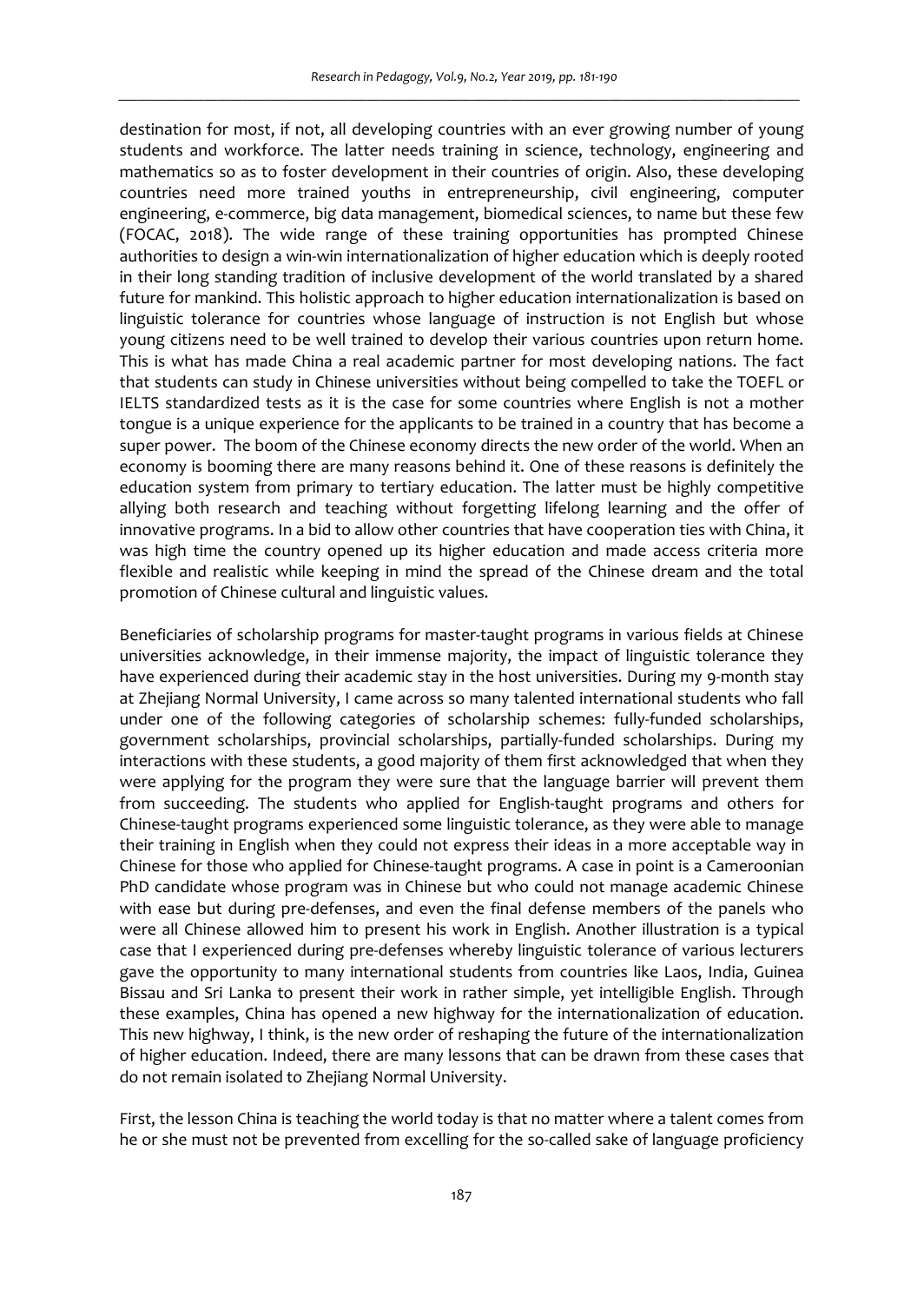test results. Many students right now after completing their studies in China have become proficient in their research language register; something that was not possible before their enrolment. To corroborate this idea, three students from the 2016 batch of comparative education acknowledged that before they came to China, they could not sustain any conversation in English; talk less of writing an academic paper but today they can confidently chair meetings, and present papers to an English-speaking audience. Another student from the 2017 class whose first language is French and who is from Cameroon also recognizes that it is only China that can give the opportunity to talents to come and learn from the Chinese experience regardless of the first language used in their country of origin. The student added that if China were not linguistically tolerant, many international students would never be selected into prestigious universities across mainland China.

Second, the lesson we can learn is that China emphasizes skills and competences when it comes to being trained rather than language accuracy. In fact, allowing international students to study in English-taught programs and government officials to attend short-term programs without an authentic proof of language proficiency is a true indicator that what makes an economy prosperous is not the ability to be linguistically correct but to be able to use the knowledge and competences acquired to develop one's nation.

Third, the linguistic policy that outlines admission of international students into Chinese universities is supported by the idea that it may be clumsy to deny access to talents into a program because of a language test that is not part of the host country's linguistic and cultural heritage. This goes in hand with the national language policy of China that has never made English an official language alongside Mandarin but instead encourages the promotion of English, which has become today a contact language in China because of the country opening up policy. By also promoting English as a language of the world, China has been able so far to maintain the linguistic hegemony of mandarin, which has been suffering some threats from the world lingua franca: English.

As can be seen from the foregoing, China internationalization of higher education is on the right track as more and more international students and government officials from developing countries are admitted irrespective of their linguistic proficiency in English. The linguistic flexibility and tolerance that characterizes the selection process can be the key to the successful story of China internationalization of higher education. With such language proficiency requirements tolerance many developing countries' citizens have been admitted in Chinese key universities. The Chinese government through this act has also benefited so much as these citizens who are trained have become a new crop of ambassadors who will act as crusaders of the Chinese ideology once they return back home. It remains crystal clear that other universities in the West ought to comply with Chinese ways of internationalizing higher education by applying more flexible language proficiency requirements. This way, academic mobility and inclusive development of the world in the new era will significantly be boosted and technological gaps among nations will be narrowed.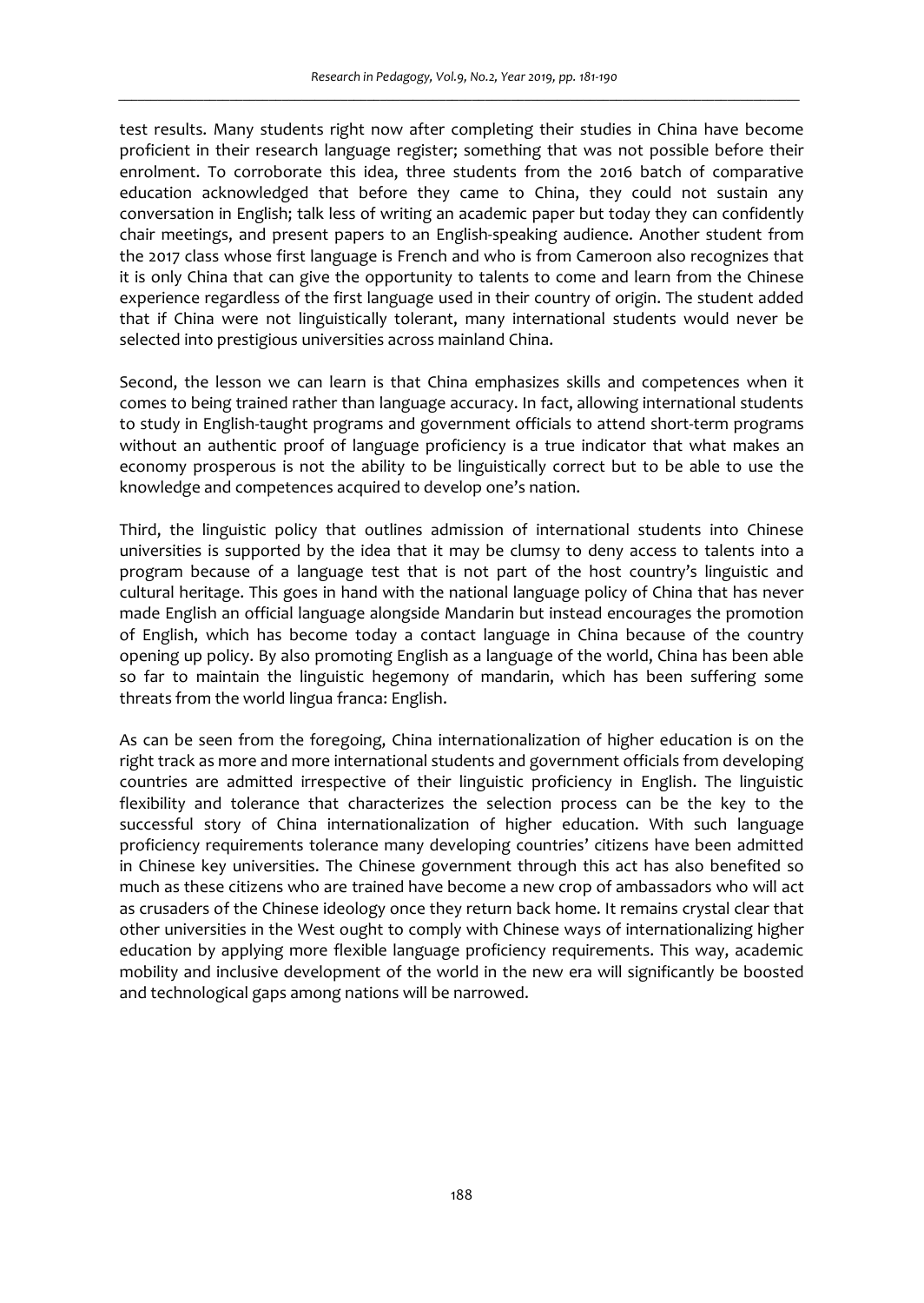#### **References**

- Beine, M., Noel, R., & Ragot, L. (2014). The determinants of international mobility of students, *Economics of Education review,* 41 (2014), 40-54.
- Bodomo, A. (2014). *Africans in China: The Experience from Education and Training Africans in China: The Experiences from Education and Training*. Beijing.
- FOCAC. (2012). The Fifth Ministerial Conference of the Forum on China-Africa Cooperation Beijing Action Plan (2013-2015). Retrieved August 8, 2018, from /www.focac.org
- FOCAC. (2018). The 2018 Beijing Summit of the Forum on China-Africa Cooperation, Beijing Declaration – Towards an Even Stronger China-Africa Community with a Shared Future. Retrieved November 15, 2018, from http://www.focac2018.com/en/669.shtml.
- Gonondo, J. (2017). Africa and China higher education cooperation: establishing knowledge Sharing partnership between students. *Journal of Education and Practice, 8 (2017). Retrieved from www.iiste.org on August 8, 2018.*
- Jenkins, J. (2002). "A Sociolinguistically Based, Empirically Researched Pronunciation Syllabus for English as an International Language".*Applied Linguistics, 23 (1), (83-103).*
- Kachru, B.B. (1986). *The Alchemy of English. The Spread, Functions and Models of Non-native*. *Englishes.* Oxford: Pergamon Press.
- Ministry of Commerce, PRC. (2018). Academic Education Programs Sponsored by the Ministry Of Commerce, PRC. Retrieved May 10, 2018 from

www.mofcom.gov.cn/article/i/jyjl/k/201805/20180502738929.shtml

- Ministry of Education, PRC. (1995). Education Law of the People's Republic of China. Retrieved November 30, 2018, from www.MOE.PRC.
- OECD. ( 2013). PISA 2012 results in focus: what 15-year-olds know and what they can do with What they know. Retrieved May 05, 2018, from www.pisa.oecd.org
- OECD. (2010). PISA 2009 Results: What students know and can do student performance in reading, mathematics and science. Retrieved December 20, 2017, from https://www.oecd.org>pisa>pisaproducts.

# **Acknowledgments**

My appreciations go to our lecturers at Zhejiang Normal University and all Chinese institutions that supported me. I express my heartfelt gratitude to Dr Zhang Yuting who encouraged all foreign students to have their term papers published in academic journals. I am also grateful to my supervisor, Dr Jessica Xiao Hong TIAN for going through the first manuscript of this paper. I finally thanked the Ministry of Commerce, People's Republic of China for supporting my stay in China to take the master program on Comparative Education.

### *Biographical note:*

**Clovis Delor Mbeudeu** is a holder of a second level postgraduate teacher's diploma - DIPES II in English Language and Literatures in English from the Higher Teachers Training College (ENS) Yaounde. He has been teaching English as a Foreign Language for 10 years now. Besides, he holds a master degree in English Didactics from the University of Yaounde 1, Cameroon and another master degree in Comparative Education from Zhejiang Normal University, China. He is an active member of the Cameroon English Language and Literature